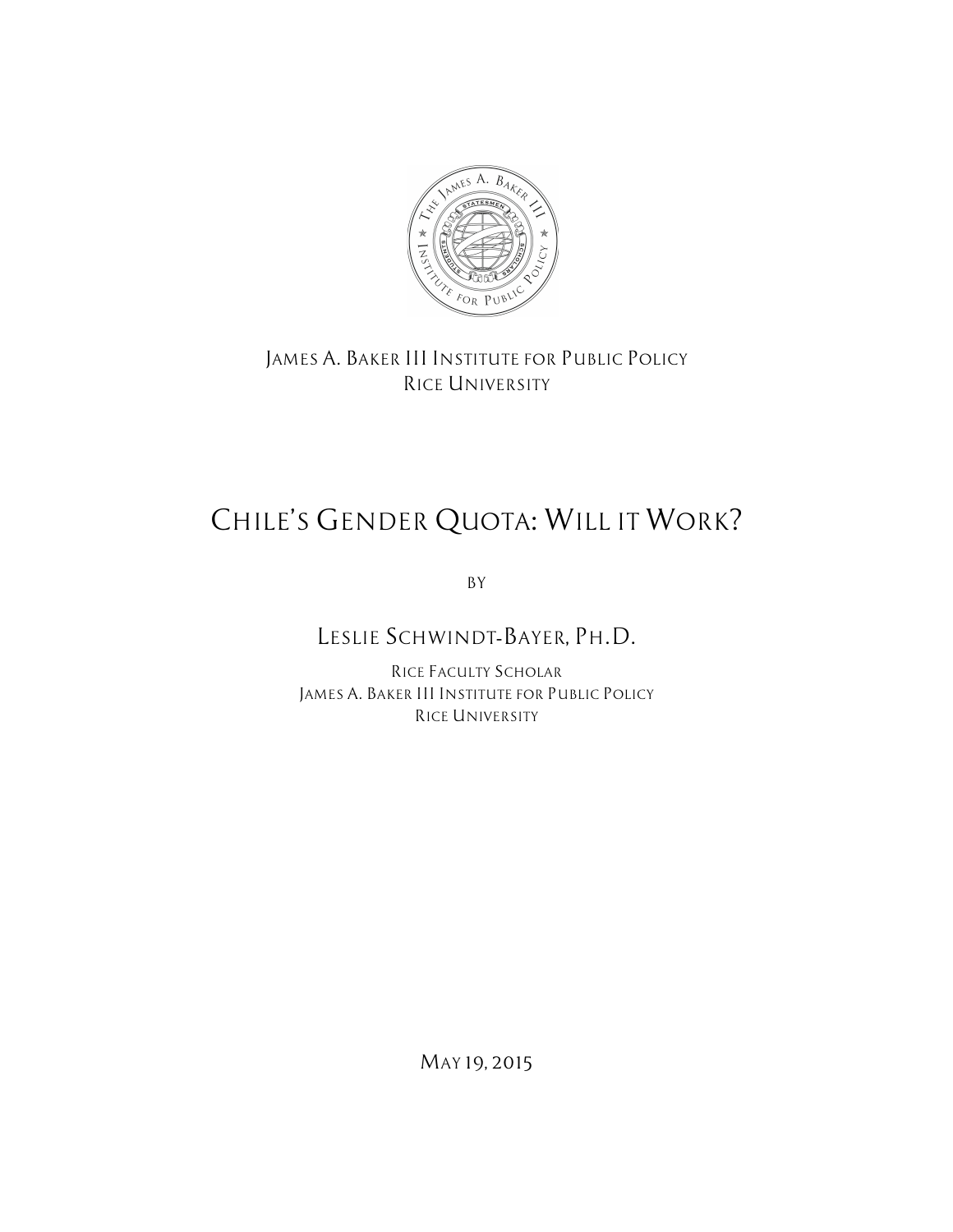*THIS PAPER WAS WRITTEN BY A RESEARCHER (OR RESEARCHERS) WHO PARTICIPATED IN A BAKER INSTITUTE RESEARCH PROJECT. WHEREVER FEASIBLE, PAPERS ARE REVIEWED BY OUTSIDE EXPERTS BEFORE THEY ARE RELEASED. HOWEVER, THE RESEARCH AND VIEWS EXPRESSED IN THIS PAPER ARE THOSE OF THE INDIVIDUAL RESEARCHER(S) AND DO NOT NECESSARILY REPRESENT THE VIEWS OF THE JAMES A.BAKER III INSTITUTE FOR PUBLIC POLICY.*

### *© 2015 BY THE JAMES A. BAKER III INSTITUTE FOR PUBLIC POLICY OF RICE UNIVERSITY*

*THIS MATERIAL MAY BE QUOTED OR REPRODUCED WITHOUT PRIOR PERMISSION, PROVIDED APPROPRIATE CREDIT IS GIVEN TO THE AUTHOR AND THE JAMES A. BAKER III INSTITUTE FOR PUBLIC POLICY*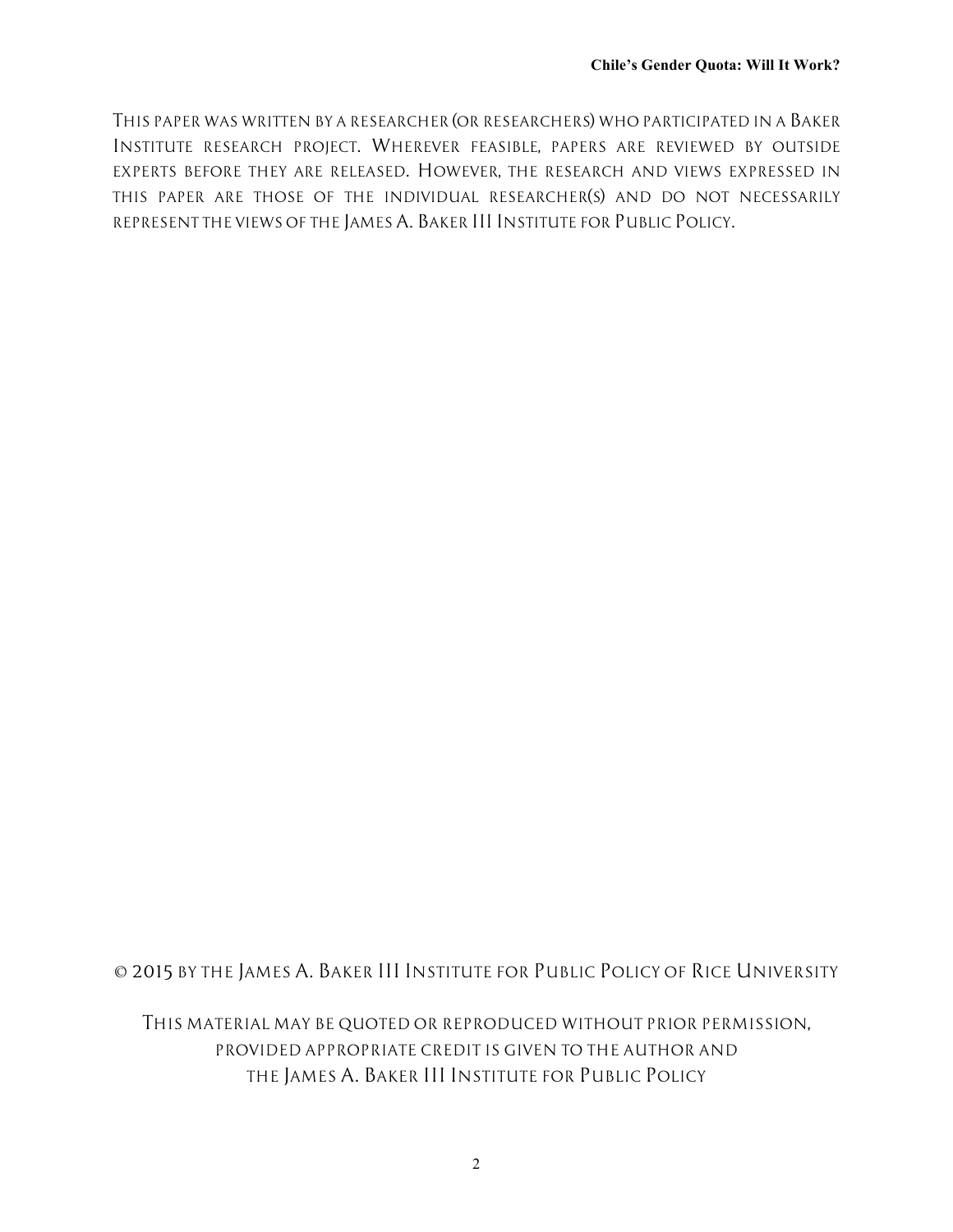#### **Introduction**

On January 20, 2015, Chile's Congress approved the final version of a bill significantly reforming the national electoral system. After years of discussion about electoral reform and nine months of congressional debate about this specific bill, the Chilean Chamber of Deputies and Senate passed the reform package with support from three-fifths of the members of both houses of Congress and the endorsement of the bill's initiator, Chile's President Michelle Bachelet.<sup>1</sup> At the end of March 2015, Chile's constitutional court rejected claims of unconstitutionality put forth by 12 dissenting senators, clearing the way for President Bachelet to sign the bill into law on April 27.

The new law is significant for many reasons. First, it finally eliminates the highly unrepresentative and unique-to-Chile binomial electoral system designed by former dictator Augusto Pinochet in 1989. Under the binomial system, every electoral district for both houses of Congress had two seats. On Election Day, the party that won the most votes in the district won one of those seats and the runner-up party won the second seat, unless the winning party doubled the vote share of the second-place party. This system resulted in significantly disproportional election outcomes and ensured continued political power for the conservative right long after the transition to democracy occurred. The new electoral reform replaces the binomial system with an open list proportional representation (PR) system with between two and eight seats in every electoral district. Under proportional representation, parties are awarded seats in direct proportion to the percentage of votes they win (40 percent of the vote translates to approximately 40 percent of the seats in the district), and the "open list" means that voters choose not only their preferred party but also their preferred candidates on the party ballot (parties can have as many candidates on the ballot as there are seats in the district plus one). This reform has been widely praised because it is expected to yield a much more representative, competitive, and democratic election process. 2

The second important piece of the Chilean electoral reform, and the dimension of primary interest for this issue brief, is a provision that requires all political parties competing in congressional elections to ensure that no more than 60 percent of candidates on the ballot in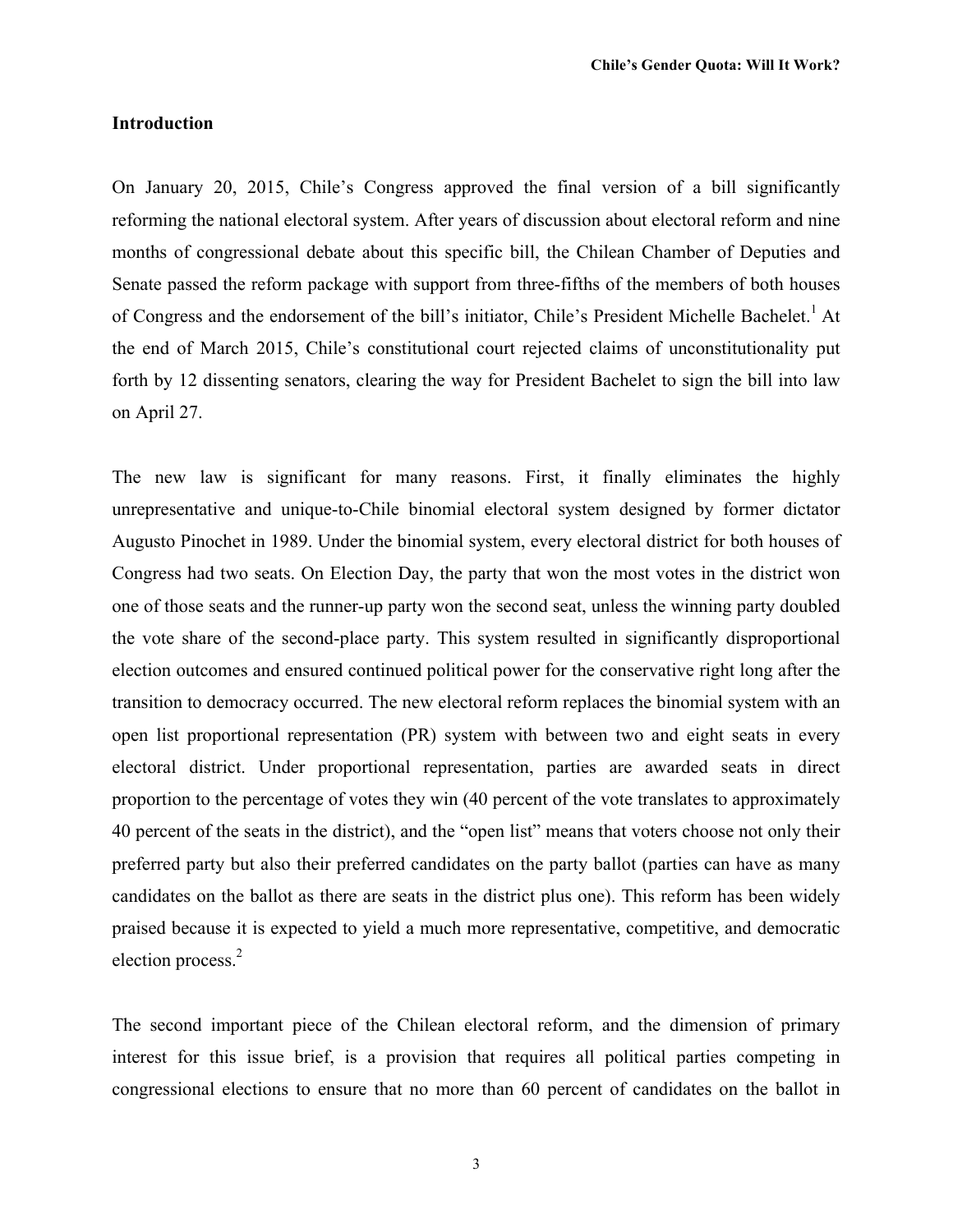every district are of the same sex. Implicitly, this is a requirement that at least 40 percent of candidates on party ballots are women. With this new electoral reform, Chile has implemented a gender quota.

Electoral reformers in Chile have worked for over 20 years to replace the binomial system, and quota advocates have worked almost as long to enact a gender quota that would help to improve women's underrepresentation in the national Congress. In the first post-transition congressional election in 1989, women won seven of 120 seats (5.8 percent) in the Chamber of Deputies and three of 38 seats (6.4 percent) in the Senate. Twenty-four years later in 2013, women's representation had only increased to 15.8 percent in the Chamber of Deputies and 18.4 percent in the Senate, and the country has continued to lag behind the Latin American regional average (see Figure 1). Despite changing cultural attitudes toward women in the public sphere, women's significant entry into the formal labor force, and the near-parity numbers in institutions of higher education, women have not gained entry to Congress to the same degree. Chile's congressional representation of women today is one of the worst in the region. After a quarter century of relatively minimal progress moving women into the legislative arena in Chile, proponents of the new gender quota law hope that the quota will finally achieve what more traditional efforts to increase women's representation have failed to do. Will it work?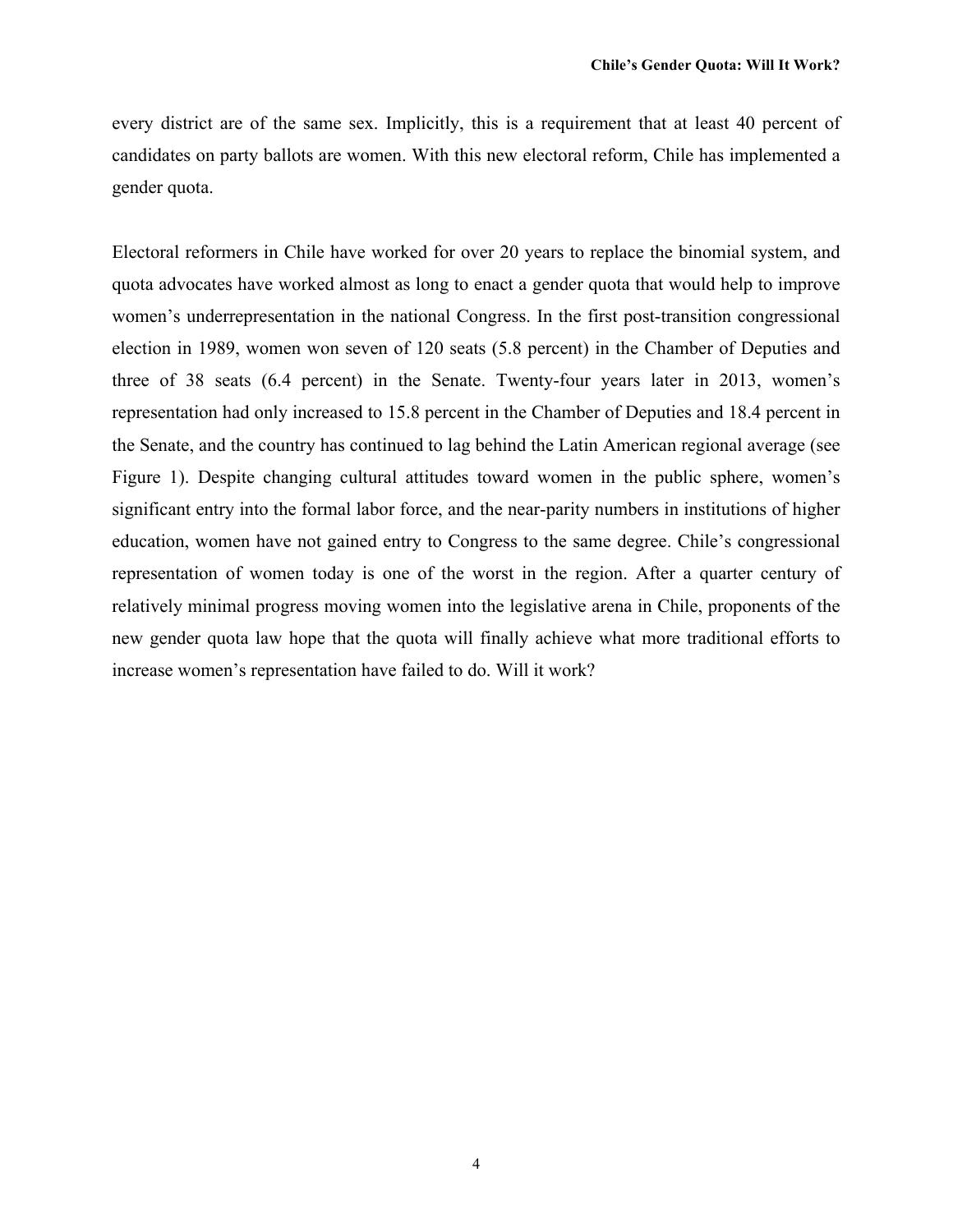

#### **Figure 1: Women's Representation in the Chilean Congress**

Source: Inter-Parliamentary Union, "Women in National Parliaments," http://www.ipu.org/wmn-e/world-arc.htm

#### **Gender Quotas in Latin America**

Gender quotas are not a new phenomenon. In the 1970s, several leftist political parties in Scandinavia adopted the first quotas to increase women's election to parliament; Norway's Liberal and Socialist Parties led the way in  $1975$ .<sup>3</sup> In 1991, Argentina became the first country in the world to enact quota legislation requiring all parties running candidates for election to consider candidate sex in the nomination processes.<sup>4</sup> Argentina's law requires all parties electing candidates to the Chamber of Deputies to ensure that at least 30 percent of their ballots are women. In contrast to the United States, Argentina, like many countries around the world, uses proportional representation rules for elections, whereby parties present ballots with several candidates listed and rank ordered according to the party's preferences. Argentina's quota was extended to the Senate when direct popular elections were first held for senators in 2001. Sixteen of Latin America's 18 democracies (including Chile) have followed Argentina's lead over the past 24 years (see Table 1). Today, all but two countries (Guatemala and Venezuela) have quotas. Eight countries adopted quotas between 1996 and 1997, two adopted in the early 2000s (Honduras and Mexico), and five stragglers added quotas to their electoral laws from 2008 to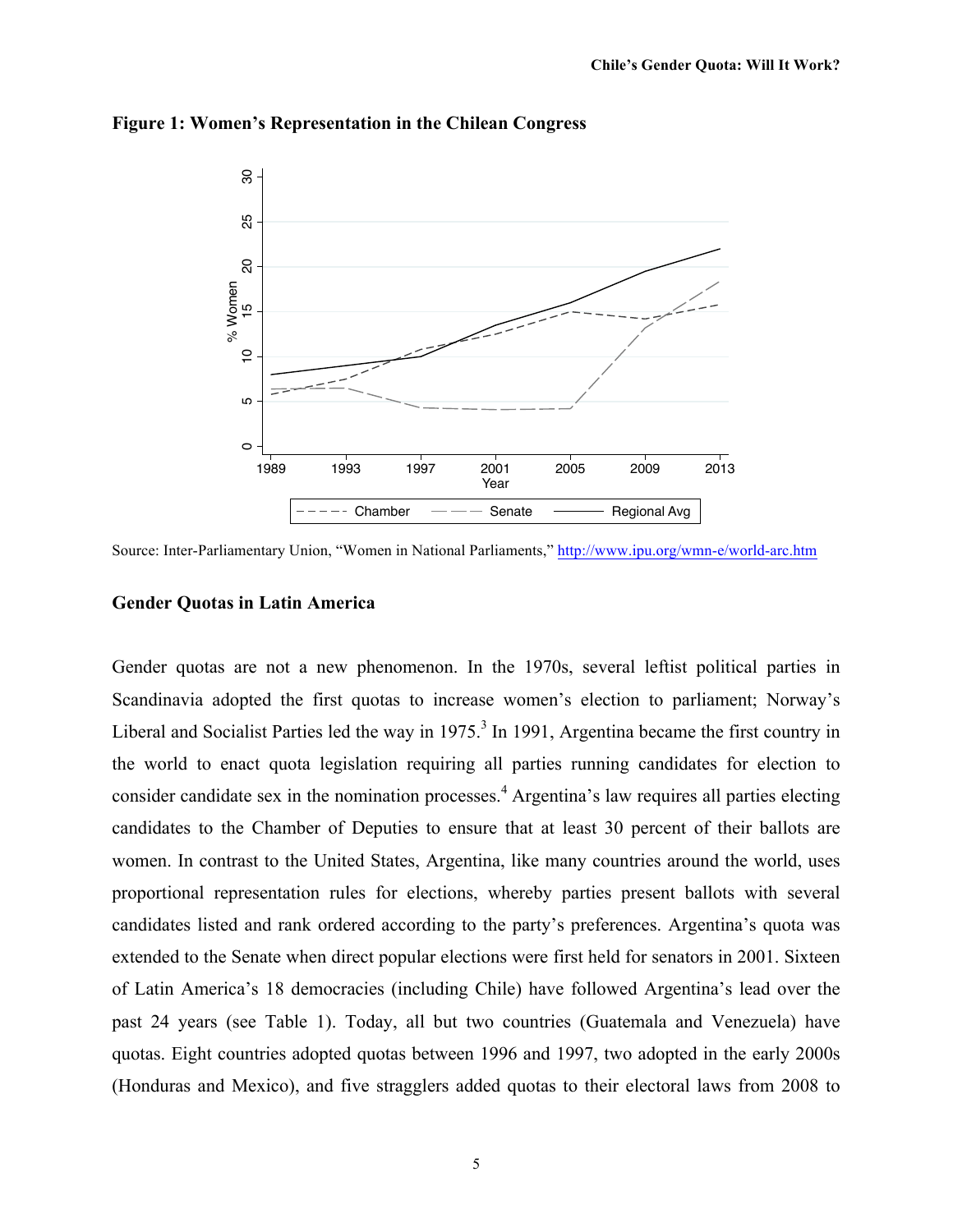2015. Chile is the most recent country in the region to enact a gender quota. Worldwide, over 40 countries use "legal candidate quotas" for legislative elections, and over 100 have some kind of gender quota in use, be it a voluntary party quota, a legal candidate quota, or reserved seats for women.<sup>5</sup>

| Country            | Year           |  |  |
|--------------------|----------------|--|--|
|                    | <b>Adopted</b> |  |  |
| Argentina          | 1991           |  |  |
| Costa Rica         | 1996           |  |  |
| Paraguay           | 1996           |  |  |
| Bolivia            | 1997           |  |  |
| <b>Brazil</b>      | 1997           |  |  |
| Dominican Republic | 1997           |  |  |
| Panama             | 1997           |  |  |
| Peru               | 1997           |  |  |
| Ecuador            | 1997           |  |  |
| Honduras           | 2000           |  |  |
| Mexico             | 2002           |  |  |
| Uruguay            | 2008           |  |  |
| Colombia           | 2011           |  |  |
| Nicaragua          | 2012           |  |  |
| El Salvador        | 2013           |  |  |
| Chile              | 2015           |  |  |

| Table 1: Gender Quota Adoption in Latin America |  |  |  |
|-------------------------------------------------|--|--|--|
|-------------------------------------------------|--|--|--|

Source: Author's data

Legal candidate quotas can take a variety of forms and are implemented in many different types of electoral systems. Scholars have identified three key dimensions on which quotas vary: their size, whether they include placement mandates, and their enforcement mechanisms.<sup>6</sup> The size of the quota refers to the minimum percentage of the party ballot that is required to be female. Some quota laws prescribe a specific minimum for women, such as the new El Salvador law, which says explicitly that 30 percent of a ballot must be comprised of women (i.e., if the district has six seats and a party nominates six candidates on their ballot for those seats, then two of those six candidates must be women). Other laws use neutral language and require only that a ballot cannot have any more or less than a specific percentage of any given sex (male or female). Uruguay, for example, requires candidates of both sexes in every set of three candidates on the ballot. Others now use the language of gender-parity for their laws (equal numbers of women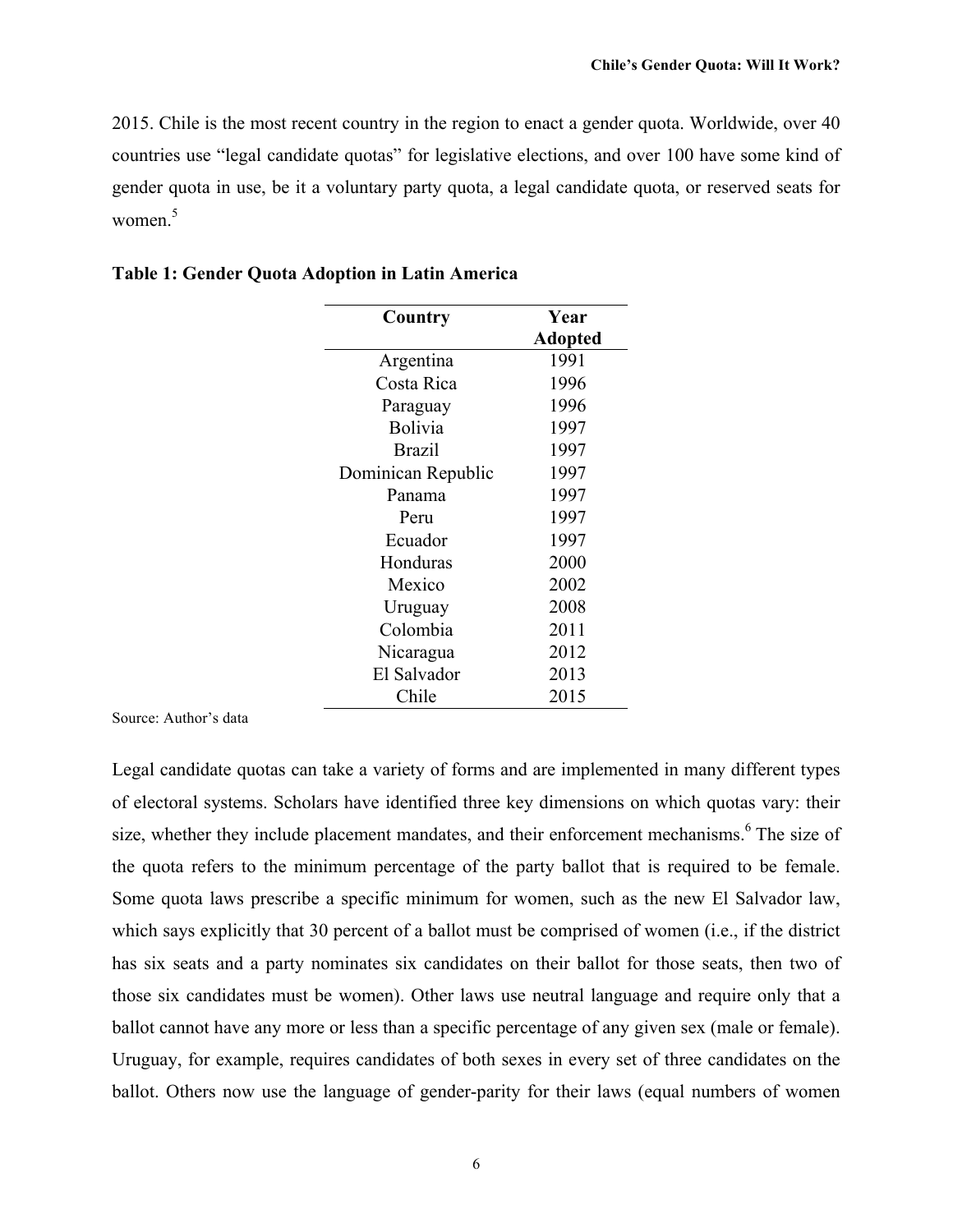and men). Although laws vary in language, they all can be translated into a minimum percentage of women. This permits comparison of quota size across countries.

Placement mandates require that women be nominated to ballots and ranked on the ballot in positions where they can actually get elected. These mandates stipulate that the party includes at least one woman among the number of ballot positions that correspond to the quota. For example, a 30 percent quota with a placement mandate would require one woman in every third position on the ballot; a 50 percent quota with a placement mandate would require alternation of women and men on the ballot.

Finally, enforcement mechanisms are explicit statements in the quota law that outline the punishment for parties that do not meet the quota's requirements. The strongest enforcement mechanisms reject the entire party ballot if it does not fulfill the quota. Weak mechanisms are those that just ask for a good faith effort by parties or assess small financial penalties. Some quota laws do not specify any mechanism for electoral oversight tribunals to ensure that the quota is met.

These differences in gender quotas are important because they make some quota laws stronger than others, and, as a result, more effective.<sup>7</sup> The most successful quotas are those with a large size, placement mandates appropriate to the size of the quota, and strong enforcement mechanisms. The least successful quotas are those that lack placement mandates and have weak or no enforcement, regardless of the size of the quota. A parity law is unlikely to make much difference increasing women's presence in a legislature if it does not require parties to put women in winnable positions on party ballots (usually by alternating women and men) or allows parties to run ballots that do not comply with the quota. Thus, the design of quota laws is critical to making quotas effective mechanisms for increasing women's legislative representation.

Quota laws in Latin America vary across these three dimensions, yielding some very strong quota laws and other laws that are much weaker (see Table 2).<sup>8</sup> The strongest laws are in Bolivia, Costa Rica, Ecuador, and Mexico, which currently require gender parity on ballots, have alternation requirements for men and women, and stipulate that electoral tribunals reject ballots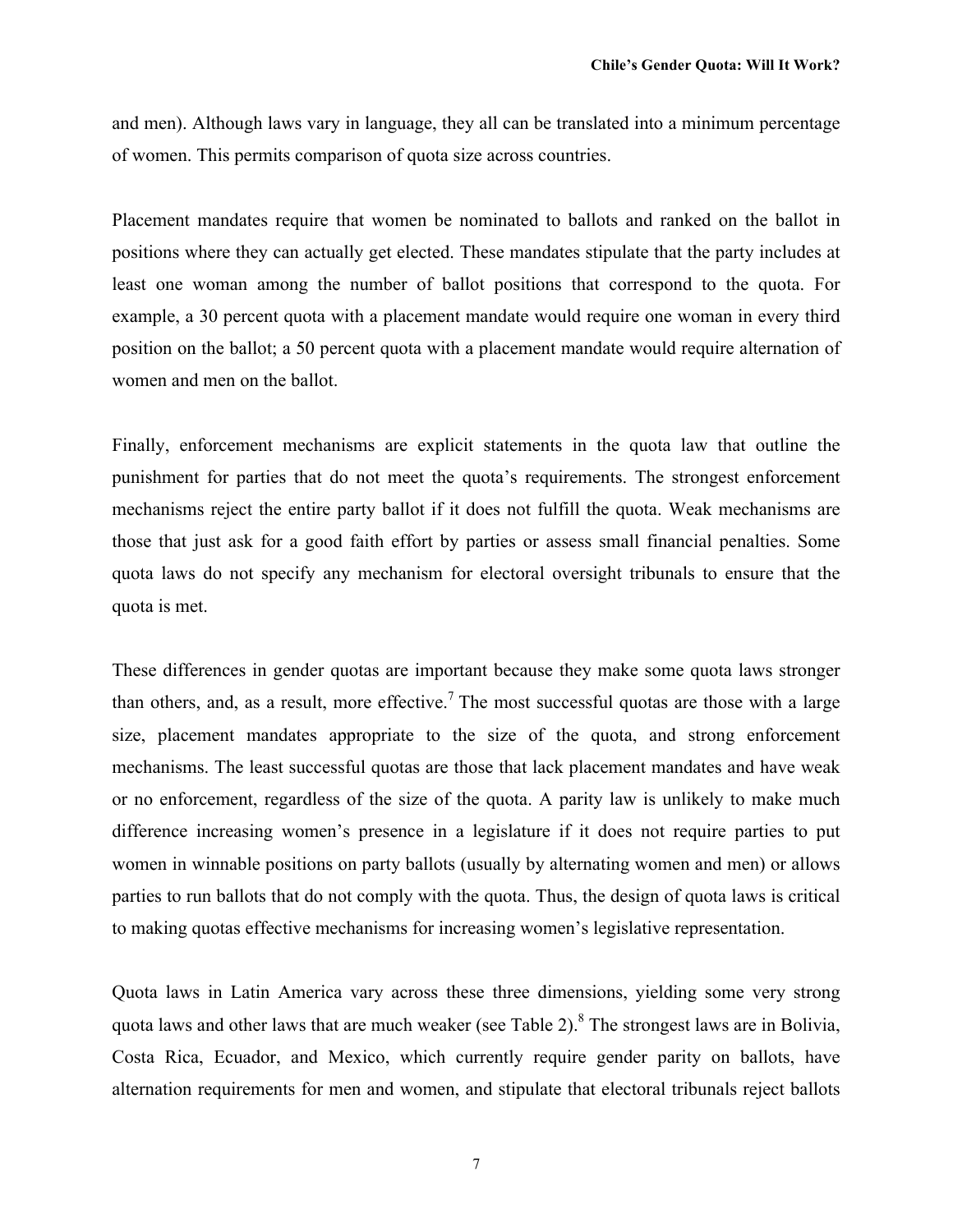that ignore the quota. Argentina, Uruguay, and the Dominican Republic also have placement and enforcement mechanisms but have smaller quota sizes; approximately one in three candidates must be women. Paraguay only requires one in five candidates to be female, and Nicaragua has a parity law with alternation but leaves compliance with the quota in the hands of the parties themselves. Weaker laws exist in Colombia and Peru because they do not have placement mandates, although the electoral tribunal does enforce the size of the quota. The weakest quotas are in Panama, Honduras, Brazil, and El Salvador. These countries have reasonably sized quotas but do not require women to be placed in winnable seats (in part due to their electoral systems) and enforcement is minimal. Panama only requires that parties try to meet the quota; if they claim not to be able to find a qualified woman, the party can nominate a man instead. Brazil's only penalty is that the party must run fewer candidates to match the quota, which is little penalty if the party does not expect to win many seats anyway. Honduras only added an enforcement mechanism in 2012, and it simply requires a fine of 5 percent of the government-allocated party election funds for violators.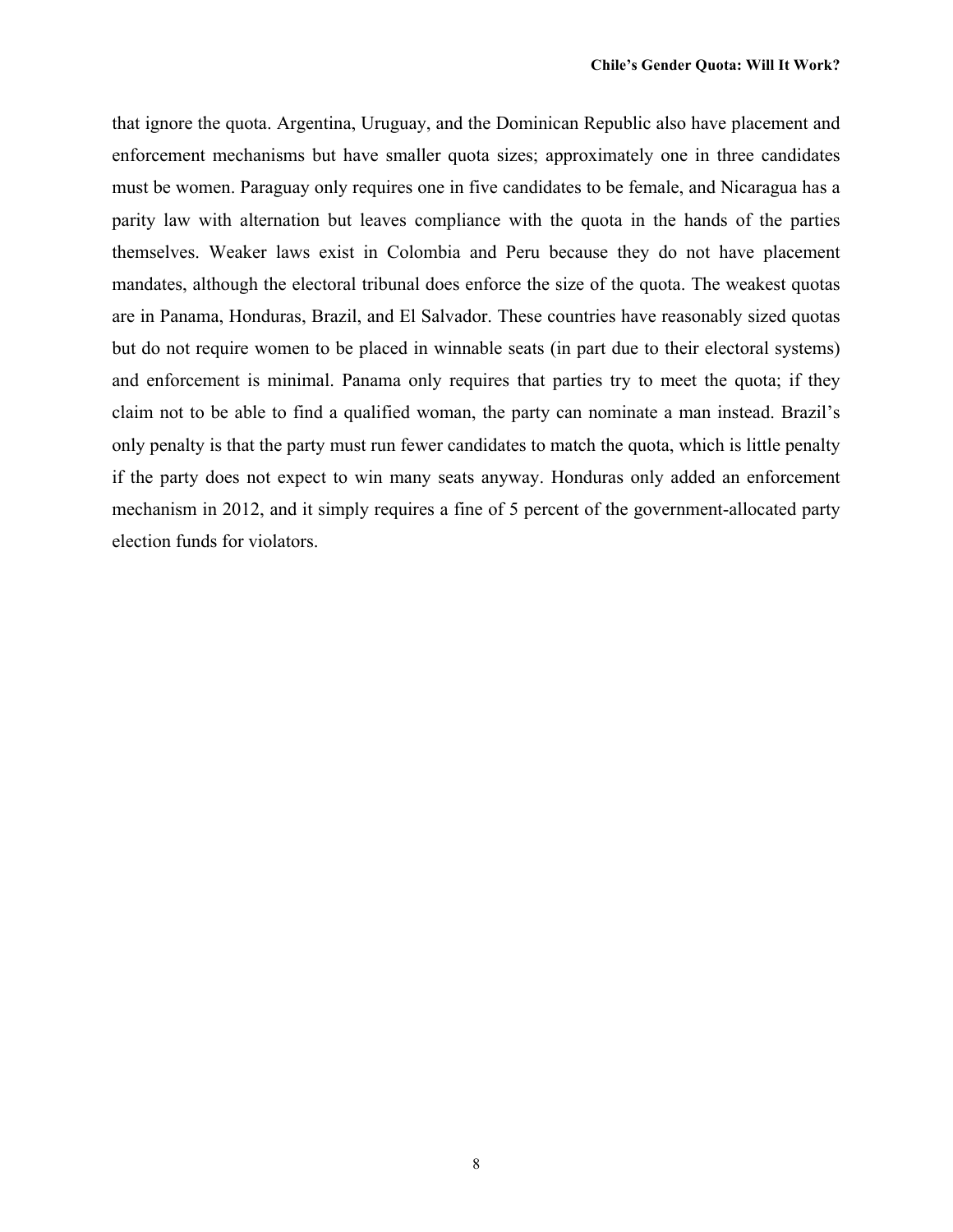| Country                   | Legislative<br><b>Chamber to</b><br><b>Which Quota</b><br><b>Applies</b> | <b>Size</b> | <b>Placement</b><br><b>Mandate</b> | <b>Enforcement</b><br>Mechanism | <b>Electoral</b><br>System <sup>10</sup> |
|---------------------------|--------------------------------------------------------------------------|-------------|------------------------------------|---------------------------------|------------------------------------------|
| <b>Bolivia</b>            | Lower and Upper                                                          | 50          | Yes                                | <b>Strong</b>                   | Mixed                                    |
| Costa Rica                | Unicameral                                                               | 50          | Yes                                | <b>Strong</b>                   | <b>CLPR</b>                              |
| Ecuador                   | Unicameral                                                               | 50          | Yes                                | <b>Strong</b>                   | Mixed                                    |
| Mexico                    | Lower and Upper                                                          | 40/50       | Yes                                | <b>Strong</b>                   | Mixed                                    |
| Dominican Republic        | Lower                                                                    | 33          | Yes                                | <b>Strong</b>                   | <b>CLPR</b>                              |
| Uruguay                   | Lower and Upper                                                          | 33          | Yes                                | <b>Strong</b>                   | <b>CLPR</b>                              |
| Argentina                 | Lower and Upper                                                          | 30          | Yes                                | <b>Strong</b>                   | <b>CLPR</b>                              |
| Paraguay                  | Lower and Upper                                                          | 20          | Yes                                | <b>Strong</b>                   | <b>CLPR</b>                              |
| Nicaragua                 | Unicameral                                                               | 0/50        | Yes                                | None                            | <b>CLPR</b>                              |
| Chile                     | Lower and Upper                                                          | 0/40        | N <sub>o</sub>                     | <b>Strong</b>                   | <b>OLPR</b>                              |
| Colombia                  | Lower and Upper                                                          | 30          | N <sub>o</sub>                     | <b>Strong</b>                   | <b>CLPR</b>                              |
| Peru                      | Unicameral                                                               | 30          | No                                 | <b>Strong</b>                   | <b>OLPR</b>                              |
| <b>Brazil</b>             | Lower                                                                    | 30          | N <sub>o</sub>                     | Weak                            | <b>OLPR</b>                              |
| El Salvador <sup>11</sup> | Unicameral                                                               | 30          | N <sub>0</sub>                     | Weak                            | <b>CLPR</b>                              |
| Honduras                  | Unicameral                                                               | 40/50       | No                                 | Weak                            | <b>OLPR</b>                              |
| Panama <sup>12</sup>      | Unicameral                                                               | 50          | No                                 | Weak                            | <b>OLPR</b>                              |

**Table 2: Variation in Latin American Gender Quota Laws, as of April 2015**<sup>9</sup>

Source: Schwindt-Bayer, 2010; www.quotaproject.org

Note: Where the size has two values, the first is the size applied in the previous legislative election and the second is the size for the next national legislative election (resulting from a recent reform).

The strength of gender quota laws varies across countries and can have a strong impact on how effectively quotas increase the number of women elected to legislatures. But the electoral system in which the quota operates is also important for determining how successful a quota will be. Some electoral systems facilitate implementation of quotas, whereas others make it much more difficult for quotas to have their desired impact. The most quota-friendly electoral system is a closed list proportional representation (CLPR) system. In this system, electoral districts have two or more legislators elected via rules that allocate seats to political parties in proportion to the votes they receive in an election, and parties determine which candidates win those seats (i.e., voters place a vote for a party only, not for individual candidates on the party's ballot). This type of system coupled with a strong gender quota (large size, placement mandates, and enforcement mechanisms) is most effective at translating the proportion of women on the ballot (determined by the quota) into a comparable proportion of women in the legislature.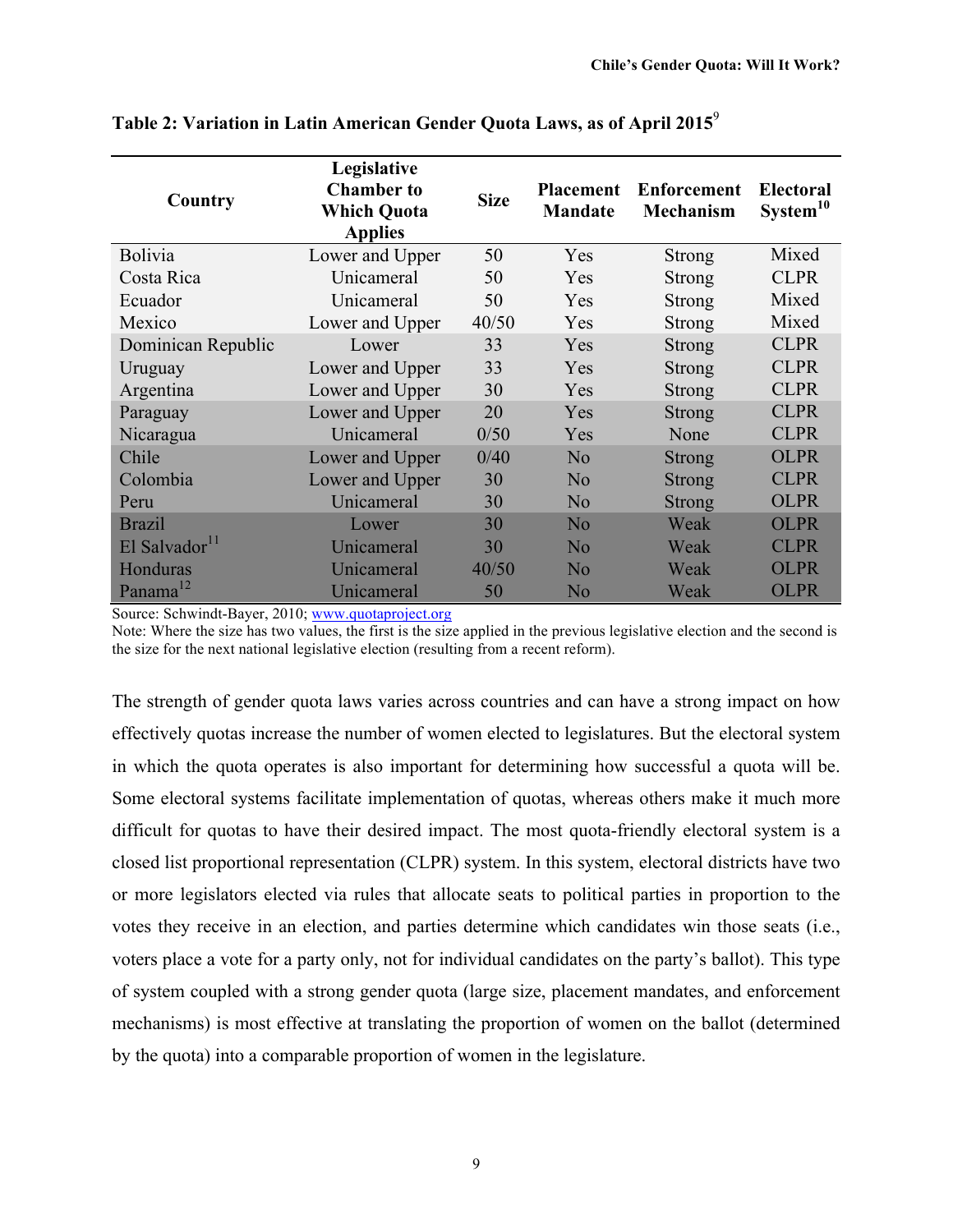Alternatively, an open list proportional representation (OLPR) system is less compatible with quotas. This is the system just adopted in Chile, whereby seats are allocated to parties in proportion to the votes parties receive and the candidates who win those seats are those who win the most preference votes. In this type of system, parties lose the ability to ensure that gender representation on the ballot translates into gender representation in the legislature, as gender bias among voters (if it exists) can lower vote totals for female candidates. In Latin America, the strength of the quota law often varies with the type of electoral system (see Table 2). Closed list proportional representation systems use some of the strongest quotas. Open list proportional representation systems have some of the weakest quotas.

The three dimensions of size, placement mandate, and enforcement can be combined with the electoral system and provide a relatively simple way to classify quotas on a scale of 1 to 5 (0 if no quota is in place), as indicated by the shaded areas of Table 2. This ranking of quotas can then be compared to the percentage of women in a legislature to determine just how strongly quota strength relates to women's representation. Figure 2 illustrates this for the 18 democracies of Latin America, with data on women in legislatures as of January 2015. The figure shows quite clearly that the countries with the highest representation of women are those with the strongest quotas and closed list proportional representation electoral systems (Figure 3). <sup>13</sup> Bolivia, Ecuador, Mexico, and Costa Rica all have strong quotas and also have some of the highest representation of women in the region. Venezuela, Chile, and Guatemala, with no quotas as of their most recent election, have some of the lowest representation of women. Of course, the relationship is not a perfect fit and some countries have achieved higher representation of women than one might expect with their quota (e.g., Nicaragua)<sup>14</sup> or lower representation of women (e.g., Dominican Republic). But, it is clear that quotas and women's presence in legislatures are strongly related.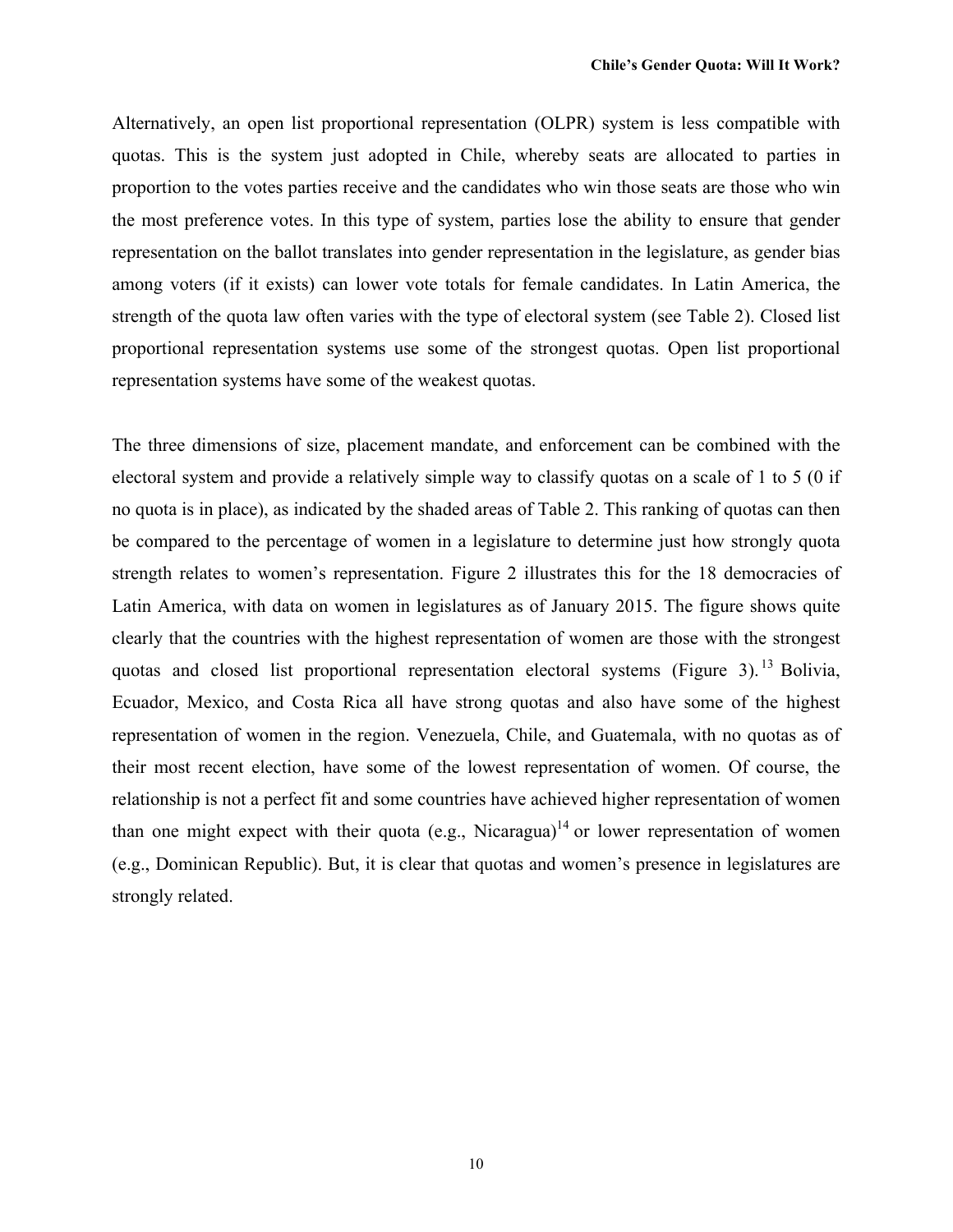

**Figure 2: Quota Strength and Women in Legislatures in Latin America**

Source: Inter-Parliamentary Union, "Women in National Parliaments: Situation as of 1st February 2015," http://www.ipu.org/wmn-e/arc/world010215.htm

#### **Prospects for Success in Chile**

The new Chilean electoral reform breaks new ground not only by replacing the Pinochet-created highly disproportional binomial electoral system with a more proportional open list system, but also by mandating attention to candidate gender in national legislative elections.<sup>15</sup> As noted above, the quota specifies that no more than 60 percent of party or electoral coalition candidates in a district can be of the same sex; in other words, it establishes a 40 percent quota for women. It applies to both the Chamber of Deputies and the Senate. Parties or coalitions that do not comply with the quota will have their ballots rejected by the Consejo del Servicio Electoral. Additionally, parties that elect women to Congress will get financial resources from the state to establish programs to help increase women's inclusion and participation in politics; female candidates running for election have the right to reimbursement of some of their electoral expenses from the state. The Chilean quota has some significant strengths. The quota has a reasonable size (40 percent), a strong enforcement mechanism, and provides financial assistance to female candidates and parties who work to increase women's representation.<sup>16</sup> However, the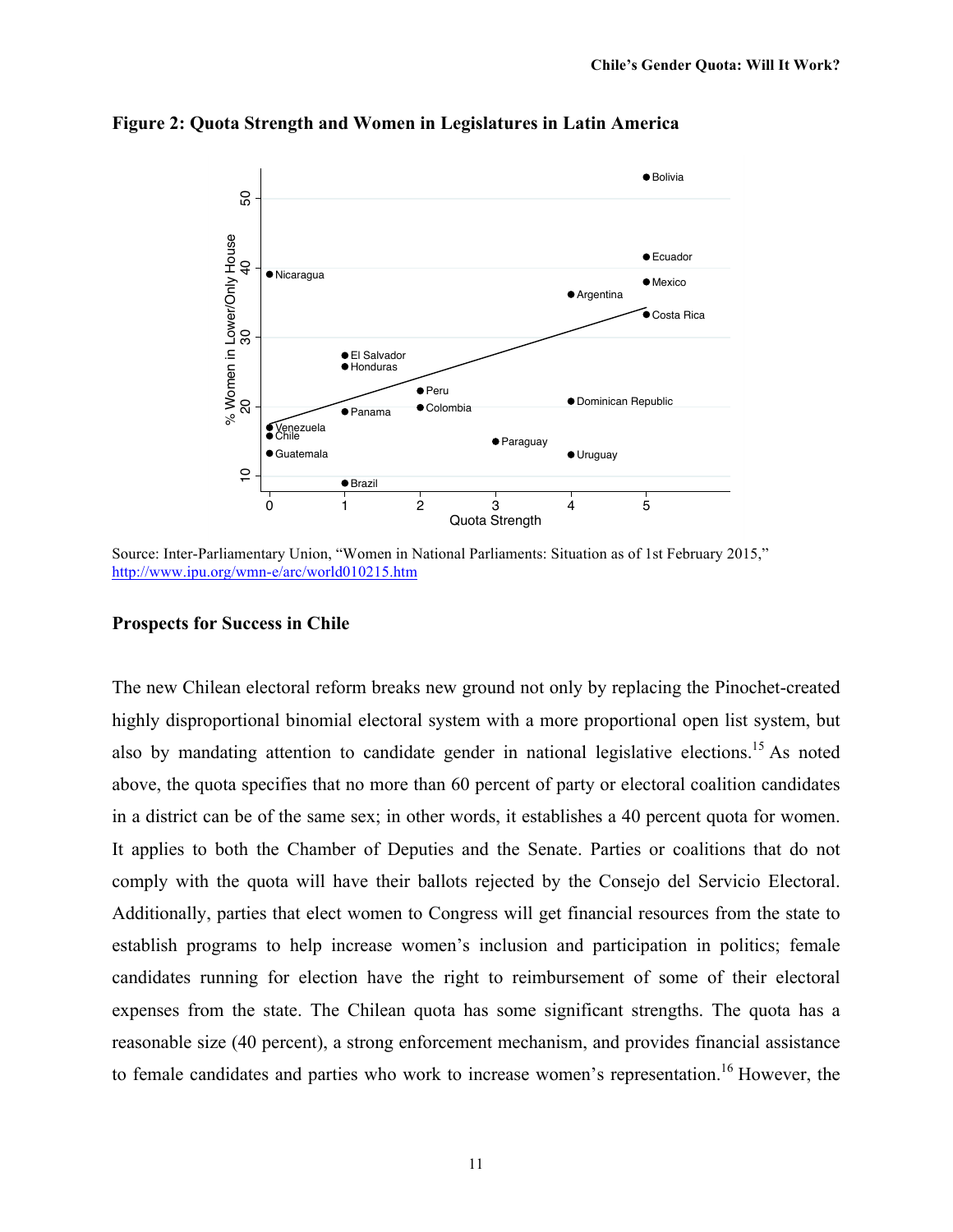gender quota and revised electoral system have several weaknesses that raise questions about just how successful the quota will be at getting more women elected to Congress.

First, even though Chile has reformed the electoral system from binomial to proportional representation, it has maintained the candidate-centered nature of its rules with open lists. This leaves the election of individual candidates in the hands of voters. As described previously, this can allow voter discrimination and offset any government or party efforts to translate gender balance on ballots into gender balance in the legislature. Given how poorly women fared getting elected under the previous candidate-centered system in Chile, there is little reason to think they will fare better under the same type of system.

Second, Chile's new electoral system increases the number of representatives elected in a district (i.e., district magnitude) from two to between three and eight in the Chamber of Deputies and between two and five in the Senate. Existing research finds that larger district magnitudes provide greater opportunity for the election of women because the election is not a zero-sum game where only one candidate, male or female, wins.<sup>17</sup> Chile's increase in district magnitude would appear to be beneficial to women's election; however, the number of legislators elected in any given district is still quite small, making it unlikely to increase women's representation very much. The average magnitude is 5.5 in the Chamber and 3.3 in the Senate, and with the quota being set at 40 percent, a party running in a district of five representatives needs only two women on the ballot to meet the quota. The law also does not specify how parties should meet the quota if a district has a number of seats that does not divide easily to match the quota. If a district has three seats, for example, assigning two seats on a party ballot to men and one to a woman violates the quota; 66 percent are male which is greater than the 60 percent limit. A district with two seats would presumably require parties to have gender parity on their ballot—one woman and one man—but the law is not specific about this kind of interpretation. Thus, the change in district magnitude, coupled with the vagueness of how quota size applies to districts of varying sizes, leaves much to interpretation by parties and the electoral tribunal at election time.

Third, the new quota law lacks a placement mandate. As Table 2 shows, this is not uncommon in open list PR systems, but it still decreases the strength of the quota law. Chilean political parties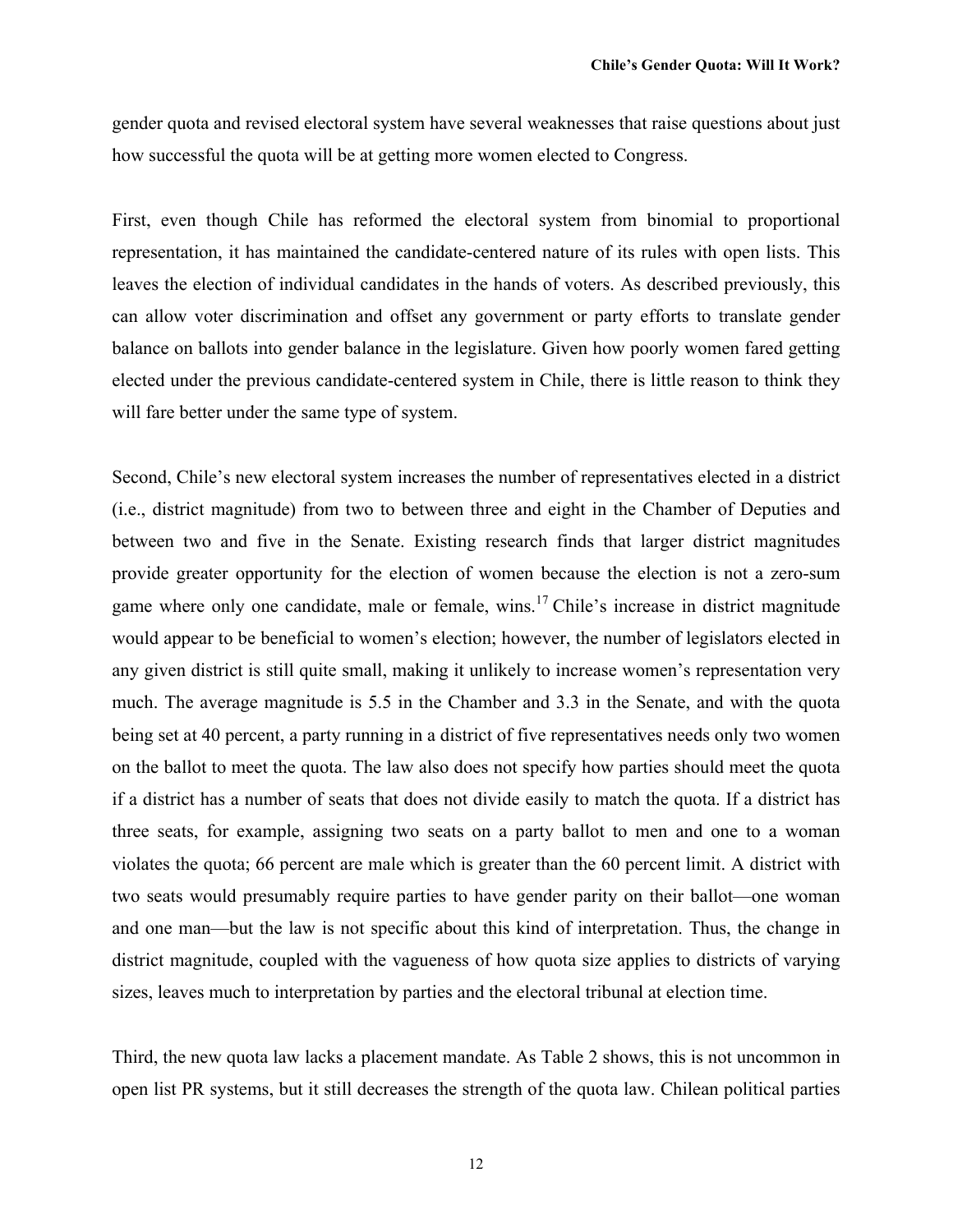(and coalitions) have complete autonomy in deciding how to rank order candidates on party ballots. Without a placement mandate, it is entirely legal for Chilean parties to list the women candidates at the bottom of their ballots. Voters do vote for individual candidates on the ballot, so they can still vote for the female candidates even if they are all listed last on the ballot. But, to the extent that voters go to the polls with limited knowledge of individual candidates and simply choose candidates in the order presented by the party, women have no real chance of getting elected. The lack of a placement mandate opens the door to significantly fewer women moving from the ballot to the Congress in an election. Women's 40 percent representation on party ballots is much less likely to translate into 40 percent representation in Congress without a placement mandate.

Looking again at Table 2 and Figure 2, Chile's new quota law is in the same category as Colombia and Peru—a "2" on the quota strength scale in Figure 2. Based on the recent elections in those two countries, this would translate into only about 20 percent of Chile's Chamber of Deputies being female in an election under the quota, about the same level of women's representation it has today. Of course, this is a very rough estimate based on a simple analysis of one election and two countries. The larger point is that past experience in Latin America (and other countries around the world) suggests that the open list system and lack of a placement mandate in Chile opens the door for female candidates to continue to be marginalized in Chilean congressional elections, despite the gender quota.

Chile's quota law has other disadvantages, as well. The quota size of 40 percent is larger than what has been adopted in some Latin American countries and constitutes a reasonable threshold for women's representation. Yet, for Chile to implement a 40 percent threshold at a time when many Latin American governments have pushed for parity laws over quotas, Chile has continued to place itself in a game of catch-up with the rest of the region in regards to the value it places on gender equality. It also sends a signal that the goal is not gender equality but only more women. A quota of 50 percent (i.e., a parity law) would have offered greater opportunity for increasing women's representation in the Chilean Congress and would have showed Chile's symbolic commitment to women and gender equality.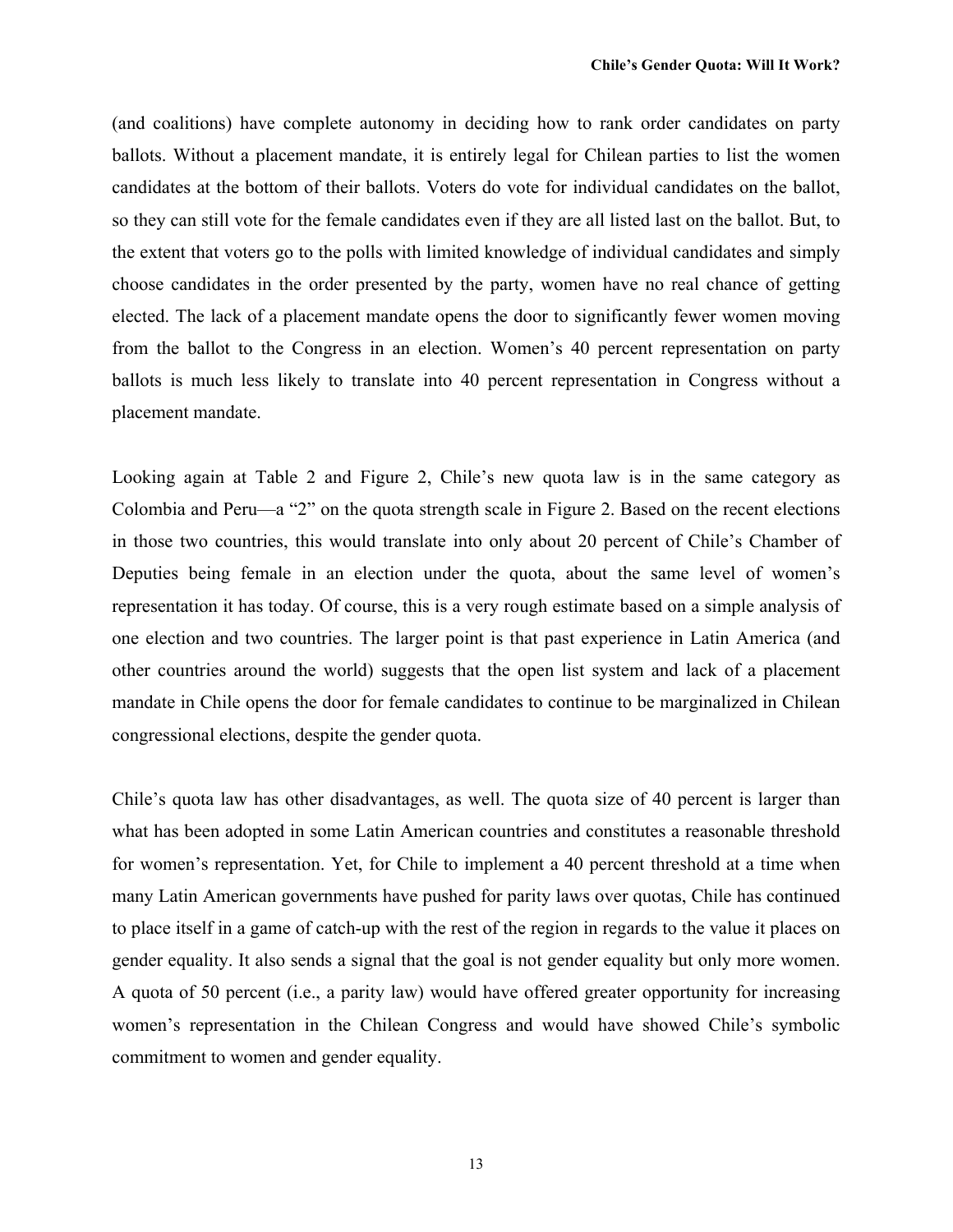Another drawback to the quota is that it is temporary. The law specifies that the gender quota will apply only to four elections—2017, 2021, 2025, and 2029. For the quota to continue after 2029, the electoral code will have to be revised again. As it took more than 20 attempts to reform the electoral code to begin with,  $18$  future revision may too be challenging. It is unlikely that the Chilean cultural, social, and institutional environment will change enough over four elections that the quota could be removed and gender equality could persist without quotas. Additionally, the imposition of a time limit by the Chilean reform contrasts sharply with the unlimited time frame used in most other countries and the removal of these kinds of time limits where they have previously been used (e.g., Mexico). It also sends a signal that gender equality need only be temporary.<sup>19</sup>

Chile's gender quota faces additional challenges due to rules about candidate selection to party ballots. In Chile, candidate selection is entirely in the hands of political parties and coalitions. In 2013, Chile passed a party primary law that allows parties or coalitions to use primary elections to select candidates for congressional elections. Primaries have many strengths—greater voter choice, being more democratic—but they are incompatible with a gender quota. Quotas in primary systems can only require that voters consider women in the primary process; they cannot mandate gender representation in the outcome of the primary. Chile's electoral reform addressed this challenge by modifying the party primary law, restricting parties to selecting only 40 percent of their candidates through primary elections. The party selects the remaining 60 percent of candidates, making it possible to meet the gender quota law even with party primaries. This is a smart solution to the challenge that primary elections can create in Chile, but only time will tell how well it works in practice.

Another potential challenge to the quota law comes from a new rule that allows political parties to nominate as many candidates to their ballots as there are seats in the district plus one. So, if the district elects three deputies, a party can nominate four people to the ballot. The purported benefit of this is that voters will have more candidates to choose from. But, in terms of the gender quota, it spreads votes across more candidates, one of whom cannot possibly win election no matter how well the party does. This allows parties to use the so-called " $N + 1$ " rule as a way to meet the quota with a token woman, whom they expect to win few votes. It also allows them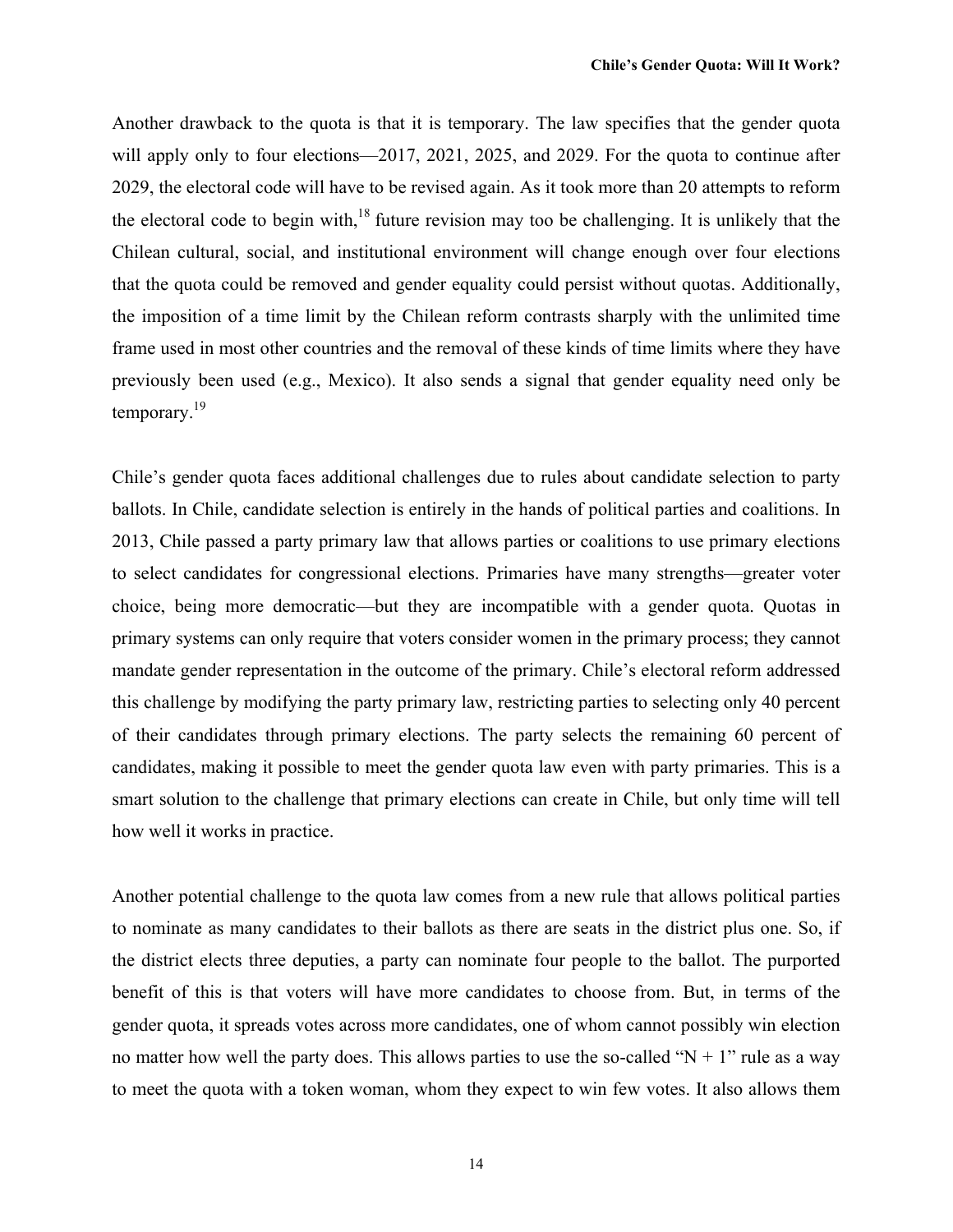to nominate extra men to the ballot in some districts that would otherwise be limited by the quota. If the district has a magnitude of four, for example, a party meets the quota with two women and two men or with two women and three men (under the "N+1" rule), increasing competition and decreasing the probability that one of the women will get elected. The new  $N+1$ " rule, then, can serve as another obstacle to increasing women's representation.

#### **Conclusion**

Chile's long-awaited adoption of a gender quota finally brings it into line with the vast majority of Latin American countries that use quotas to prioritize a commitment to gender equality in the national government. The quota is part of a broader electoral reform in Chile that had as one of its many goals to increase partisan and social representativeness. The gender quota has clear symbolic benefits; however, the likely impact of the quota on women's actual representation in the Chamber of Deputies and Senate is much less clear. The open list system, still-small district magnitudes, and lack of a placement mandate put Chile's law in the category of a relatively weak quota, compared to the rest of Latin America. The law has other disadvantages as well. It is temporary—lasting only four elections—and it faces challenges being implemented alongside other rules about candidate selection.

The success of Chile's quota will depend on how strongly political parties and voters embrace the spirit of the law. If parties implement the quota in a way that matches its intent—to counter years of women's underrepresentation with a greater presence of women in politics—and voters embrace the effort to support female candidates, then the quota and new electoral system have a good chance of electing more women to office. If parties and/or voters choose to continue marginalizing women in politics and limiting their access to the national legislature, numerous institutional loopholes in the new electoral reform exist to allow them to do so. The success of the quota will be up to Chilean parties and voters. In 2017, we will see just how important gender equality in politics really is in Chile.